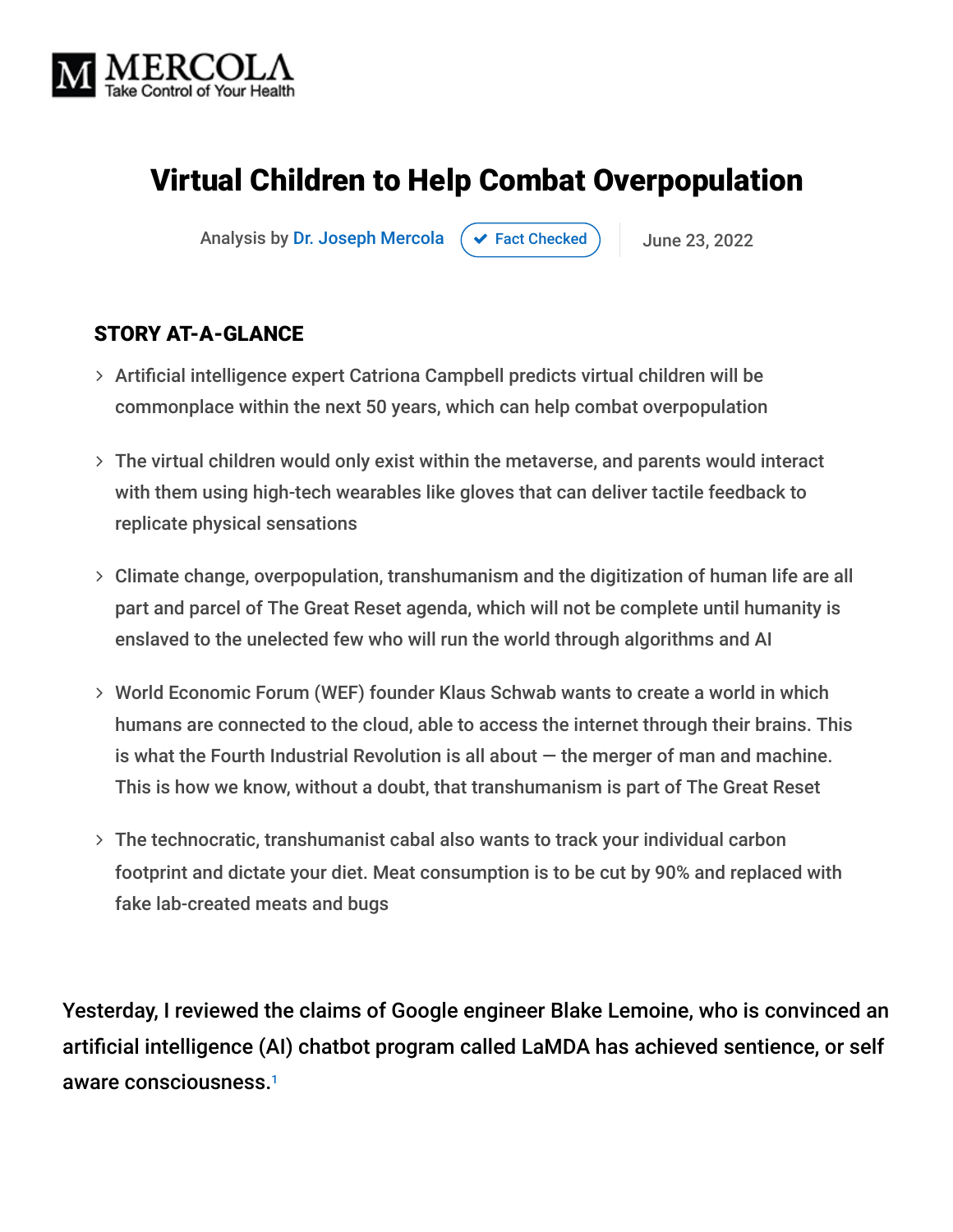Mere days before Lemoine set the internet on fire with discussions about the possibility or impossibility of AI singularity, another AI expert made the news with the prediction that virtual children could one day become commonplace. Come to think of it, it's almost as if the news were rolled out by an AI running a predictive programming algorithm. The Daily Mail reports:<sup>2</sup>

*"Virtual children that play with you, cuddle you, and even look like you will be commonplace in 50 years, and could help to combat overpopulation, an artificial intelligence expert has claimed.*

*These computer-generated offspring will only exist in the immersive digital world known as the 'metaverse,' which is accessed using virtual reality technology such as a headset to make a user feel as if they're face-to-face with the child. They will cost next to nothing to bring up, as they will require minimal resources, according to Catriona Campbell, one of the UK's leading authorities on AI and emerging technologies.*

*In her new book, 'AI by Design: A Plan For Living With Artificial Intelligence,' she argues that concerns about overpopulation will prompt society to embrace digital children.*

*'Virtual children may seem like a giant leap from where we are now, but within 50 years technology will have advanced to such an extent that babies which exist in the metaverse are indistinct from those in the real world,' she writes. 'As the metaverse evolves, I can see virtual children becoming an accepted and fully embraced part of society in much of the developed world' ...*

*Ms Campbell believes that people will one day be able to use high-tech gloves that are able to deliver tactile feedback to replicate physical sensations. This would allow someone to cuddle, feed and play with their digital offspring as though it were a real child."*

It wouldn't be exactly true to life, however, as parents would have the ability to choose the rate at which their digital offspring grows up. So, those who enjoy the baby stage, for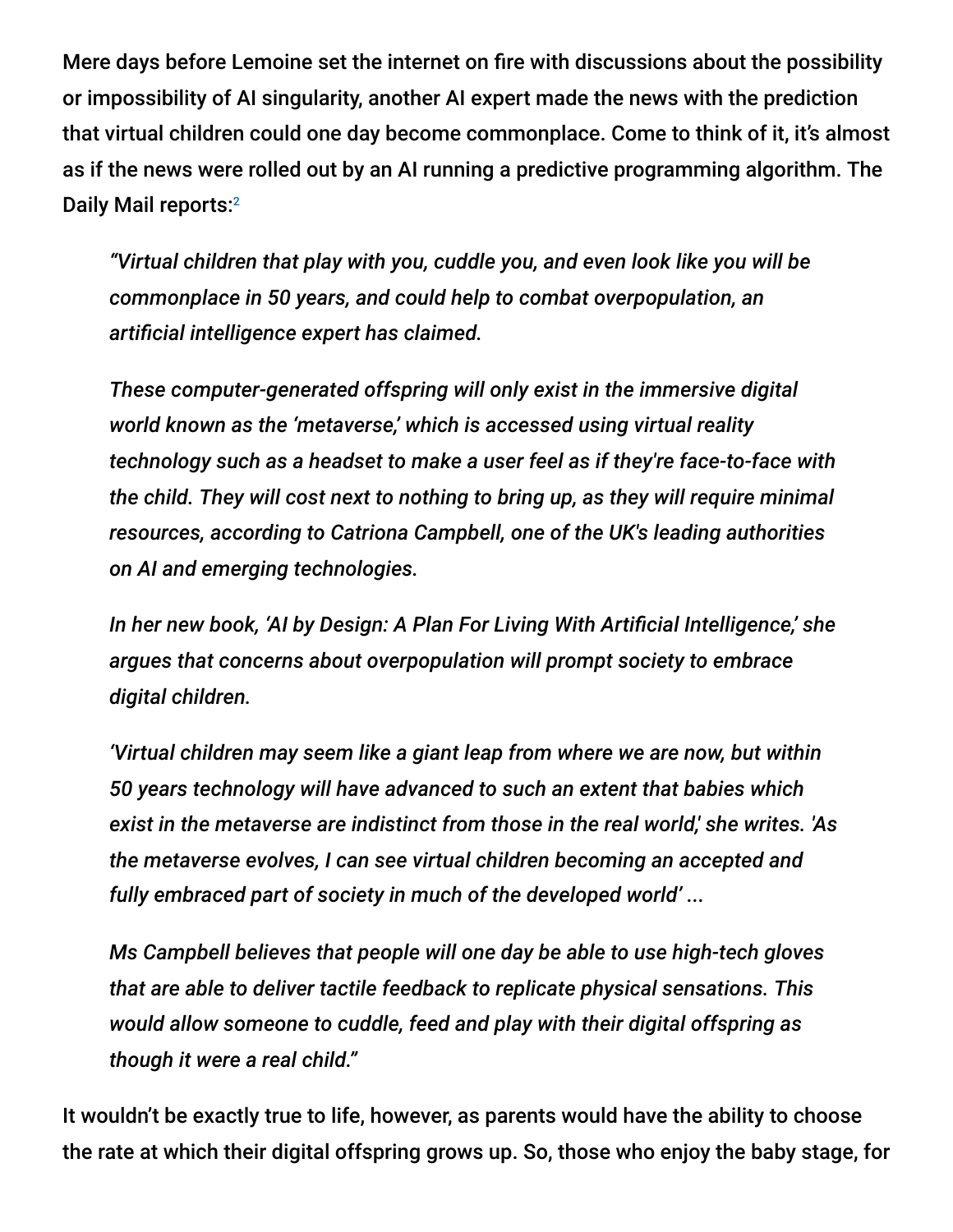example, could keep the child in perpetual babyhood, forgoing all the experiences that go along with maturing through the teen years into adulthood.

# Baby X

There's already a proof of concept for this idea. "BabyX"<sup>3</sup> is a digital experiment created by a New Zealand-based company called Soul Machines, several years ago. The idea behind it was to facilitate acceptance of AI by humanizing it. Soul Machines explains it this way: 4

*"By combining models of physiology, cognition and emotion with advanced lifelike CGI, we set out to create a new form of biologically inspired AI. BabyX was our first developmental prototype designed as both a stand-alone research project and as an expandable base to feed into commercial computer agents.*

*She enables us to explore human cooperation with machines and the foundations for creating a digital consciousness. BabyX was designed for research and 'she' allows Soul Machines to not only explore the models of human behavior but also to create autonomous digital beings.*

*BabyX provides a foundation from which we learn, experiment and continue to develop the world's first end-to-end solution for dynamically creating, teaching, managing and deploying Digital People."*

# The Transhumanist Agenda

By now, many have started realizing that climate change, overpopulation, [transhumanism and the digitization of human life are all part and parcel of](https://takecontrol.substack.com/p/stakeholder-capitalism?s=r) **The Great Reset agenda**, which will not be complete until humanity is enslaved to the unelected few who will run the world through algorithms and AI.

According to the technocratic cabal that has set the course for mankind over the last several decades, overpopulation is responsible for climate change,<sup>5</sup> so to save the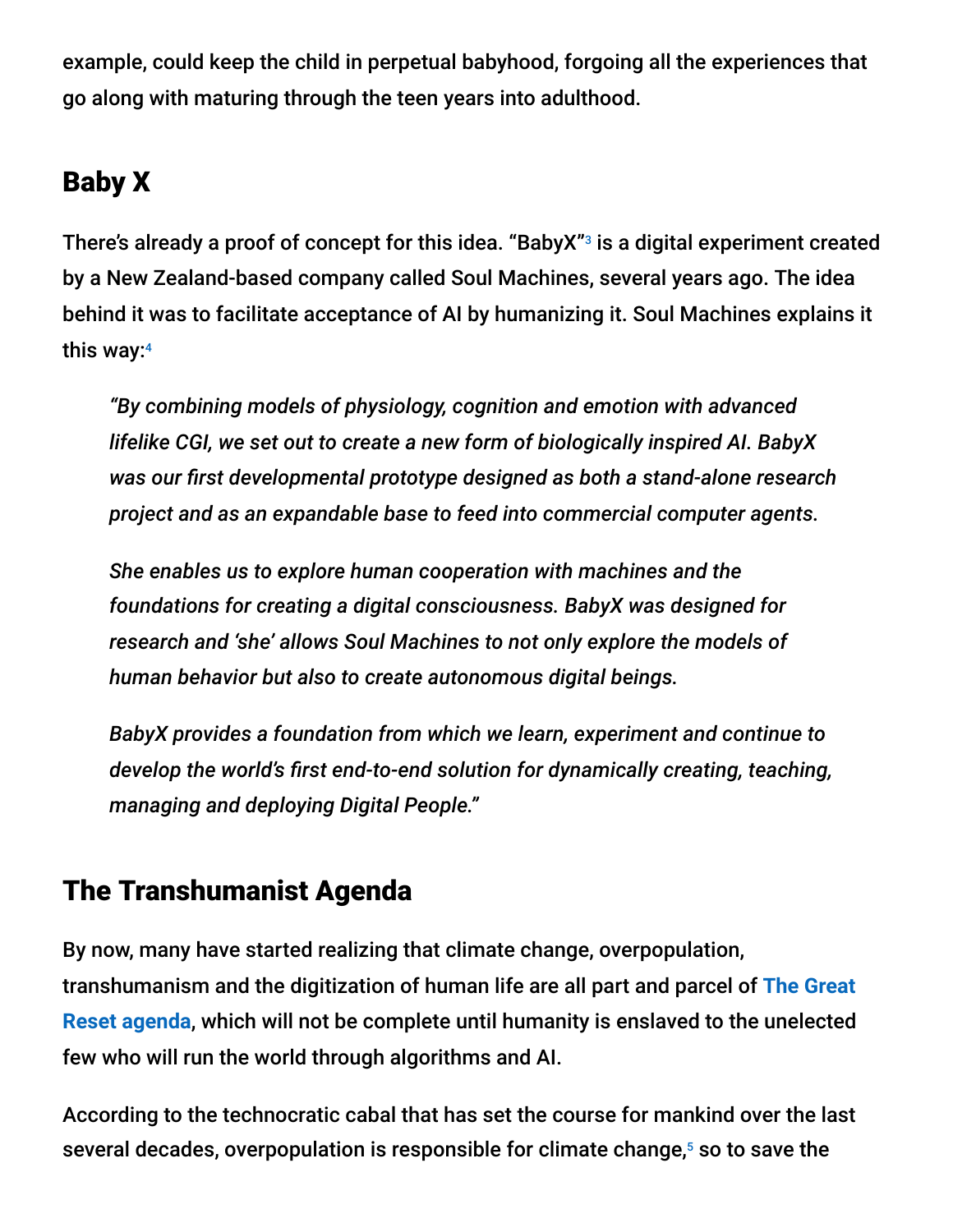planet, we have to reduce and manage the population size. One way of doing this is to transition into a digital environment, the metaverse, where no actual physical resources are being used up.

On the extreme end of the transhumanist spectrum, you have people who believe we will eventually be able to upload our minds into a computer or synthetic avatar.<sup>6</sup> We still don't know if this is possible, and it seems highly unlikely, considering there's more to a human than their physical brain and neuronal network. Your "mind" and "soul," your actual "being," is not localized in your brain tissue.

Transhumanism doesn't acknowledge the reality of nonlocal mind or soul, however, choosing instead to view the human being as nothing more than a physical platform<sup>7</sup> that can be altered and augmented in any number of ways, equipped with a reproducible neural network that allows for thinking and intelligence given the correct electrical impulses and neural connections.

## The Fourth Industrial Revolution

World Economic Forum (WEF) founder Klaus Schwab wants to create a world in which humans are connected to the cloud, able to access the internet through their brains. This is what the Fourth Industrial Revolution<sup>8</sup> is all about  $-$  the merger of man and machine. This is how we know, without a doubt, that transhumanism is part of The Great Reset.

Of course, being connected to the cloud also means that your brain would be accessible to people who might like to tinker with your thoughts, emotions, beliefs and behavior, 9 and that too is part of the plan. They absolutely want to be able to control your thoughts, emotions, beliefs and behaviors, from the inside. 10

Transhumanism also involves the selective breeding of physical bodies, using artificial wombs rather than human beings. Already, Chinese scientists have used CRISPR technology to create the first gene-edited babies (born in 2018).<sup>11,12</sup> They've also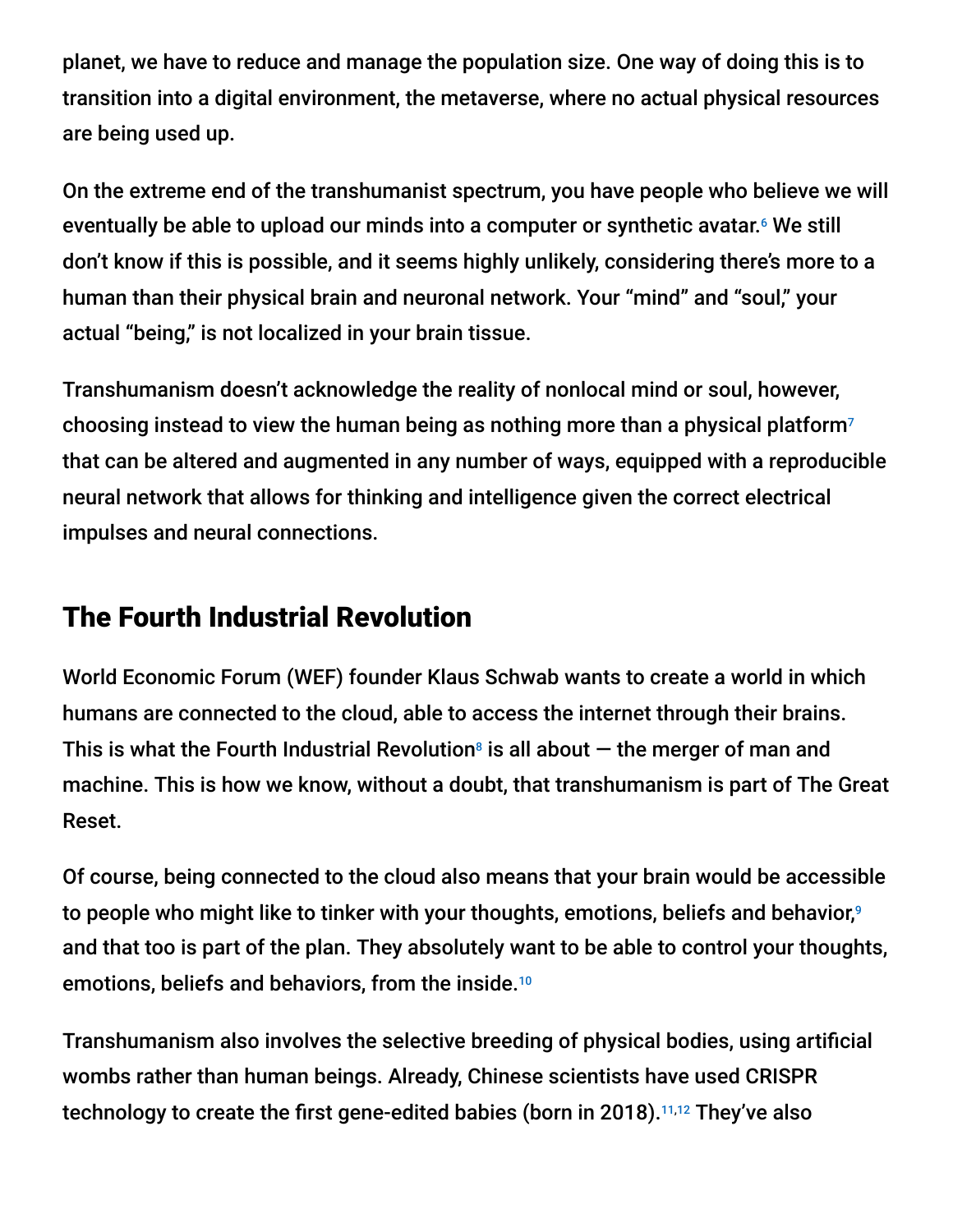developed an AI nanny robot to care for embryos grown inside an artificial womb. As reported by Futurism: 13

*"The system could theoretically allow parents to grow a baby in a lab, thereby eliminating the need for a human to carry a child. The researchers go so far as to say that this system would be safer than traditional childbearing."*

To most normal people, a future of designer babies grown in artificial wombs, brain-tocloud connectivity and uploading your mind to a computer sounds more like a purposeless nightmare than the utopia transhumanists try to portray it as. Schwab, however, speaks as though we have no choice in the matter. "The future is built by us," he told the WEF insiders at the 2022 meeting in Davos.<sup>14</sup> End of discussion.

## The Rise of Anti-Humanism

Part of why Great Reset adherents seem so dissociated from human life is because they are. Most normal people believe humans are sovereign beings who are free by divine authority. Technocracy, on the other hand, views humans as a natural resource, no different from an oil deposit or livestock, and they are to be used as such.

Humans may be more or less efficient than a robot, for example, depending on the job at hand, and efficiency trumps humanity. To minimize problems within this human resource management system, there needs to be maximum compliance with minimal effort, and this is where social engineering through media propaganda (brainwashing), censorship and AI comes in.

For the most part, once fully implemented, the control system will be fully automated, with direct connection to your brain. Beliefs may be switched from one day to the next with a simple software update, automatically downloaded and installed from the cloud. That's their dream, and our nightmare.

# They Want to Track Your Carbon Footprint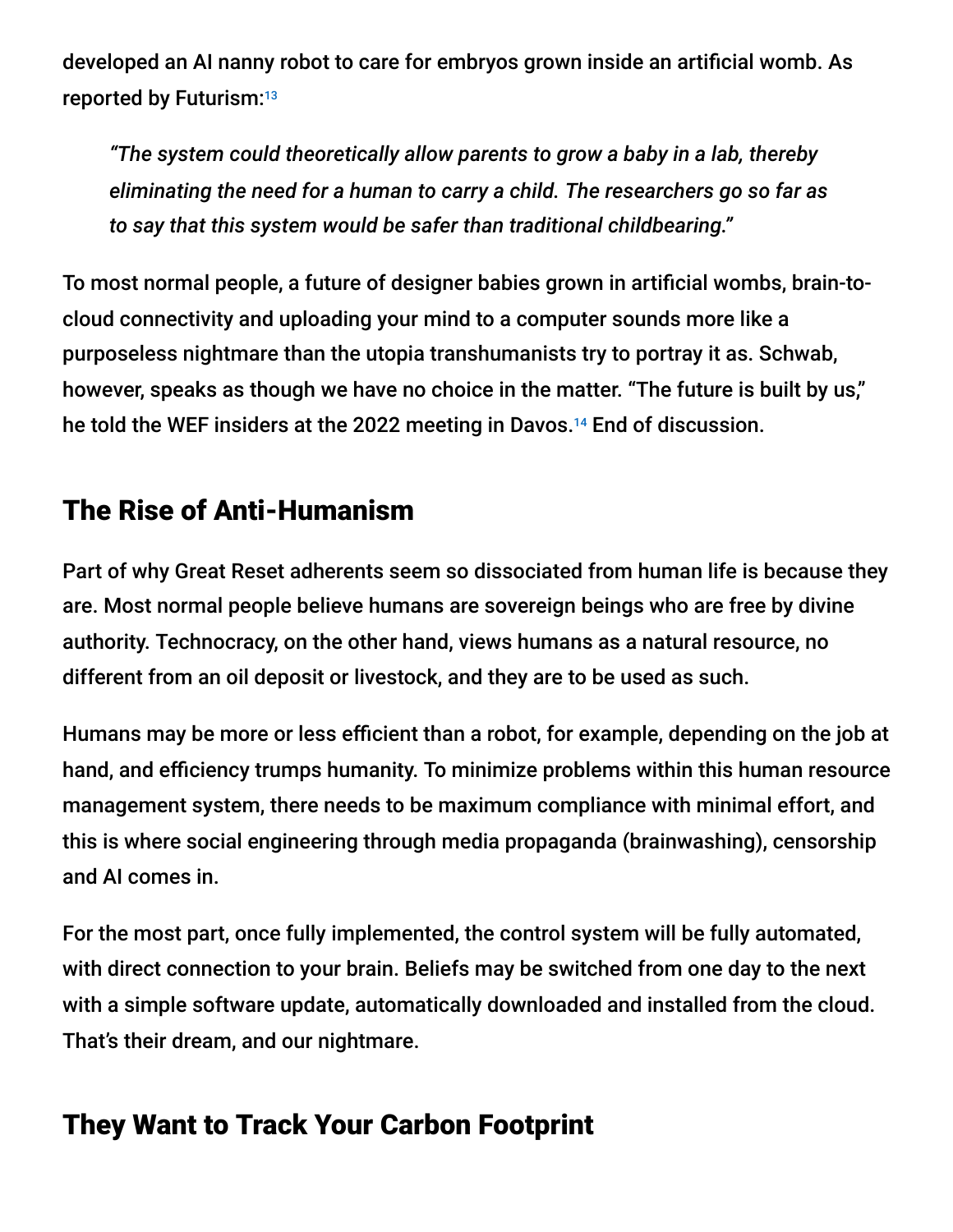Many still have a hard time wrapping their heads around the extent to which the technocratic, transhumanist cabal intends to control the global population. In short, they intend to control every single aspect of everything you do on a daily basis. Not only do they not want you to exercise free will, they don't even believe free will exists. 15

**<sup>66</sup>** They intend to control what resources you can use,<br>where you can travel your health and medical **where you can travel, your health and medical decisions, what you think and what you eat. Look closely, and you will find that all of these plans have already been announced and implementation is in the works."**

So, they intend to micromanage your life through digital surveillance, facial and voice recognition, through carbon credit scores and social credit scores, through digital identities and/or vaccine passports, through climate change countermeasures and biosecurity measures, through AI assistants, online censorship and social engineering.

They intend to control what resources you can use, where you can travel, your health and medical decisions, what you think and what you eat. Look closely, and you will find that all of these plans have already been announced and implementation is in the works.

For example, in August 2021, The Hill published an op-ed by libertarian analyst Kristin Tate, warning a social credit system is coming to America.<sup>16</sup> Two years earlier, in 2019, Futurism<sup>17</sup> wrote about how the U.S. already has a social credit system that is very similar to China's, we just haven't realized it yet, because it was built by Silicon Valley rather than the government.

The plans for individual carbon footprint trackers were announced<sup>18</sup> at this year's Davos meeting for WEF members and invited VIPs. The trackers are being developed by the Chinese Alibaba Group,<sup>19</sup> which makes sense, considering the Chinese have already implemented a social credit system<sup>20</sup> and individual carbon tracking will be an added facet of that.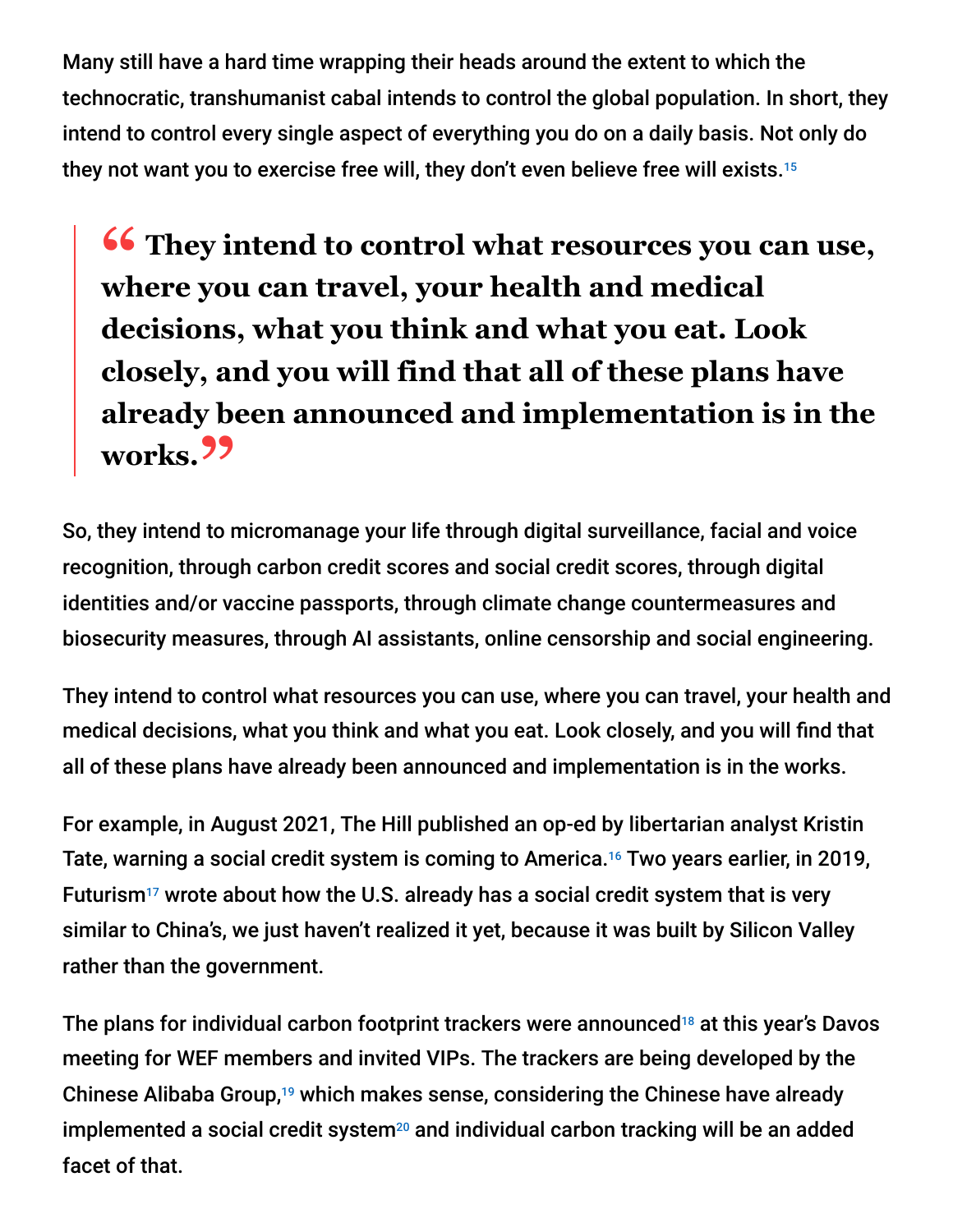In a June 3, 2022, article, RAIR (Rise Align Ignite Reclaim) commented on the WEF's plans for global control:

*"After a quietly held WEF and United Nations General Assembly summit in Switzerland on 'sustainability,' they released several shocking videos 21 showcasing a glimpse into life after The Great Reset.*

*From people without possessions, pumped full of pills, eating laboratorycreated meat in hyper-technical, digitally networked 'smart cities' and clothing. They created short, bizarre, feel-good videos highlighting how people will help them redesign the world.*

*The videos range from cows that no longer burp methane thanks to tablets, starfish created in test tubes to fight climate change, drones for reforestation in Africa, enzymes from human blood to stabilize concrete, and poor hygiene to save the environment.*

*The WEF also promoted new mRNA vaccinations against various diseases. In addition, they celebrated 24-hour surveillance, digital IDs for clothing, and artificial food and coffee."*

### They Want to Control Your Diet

The technocratic cabal also intends to radically transform the food system, and are now busily working on ways to [eliminate meat from our diet](https://takecontrol.substack.com/p/synthetic-fake-meat?s=r)<sup>22</sup> and convince us to replace it with synthetic lab creations and **[fake meat](https://takecontrol.substack.com/p/impossible-foods-holds-14-patents?s=r)**, which by the way is loaded with the worst kind of fat imaginable  $-$  industrial seed oils.

To this end, the WEF has partnered with the EAT Forum, which will set the political agenda for global food production. The EAT Forum was cofounded by the Wellcome Trust, which in turn was established with the financial help of GlaxoSmithKline.

EAT collaborates with nearly 40 city governments across Africa, Europe, Asia, North and South America and Australia, and maintains close relationships with imitation meat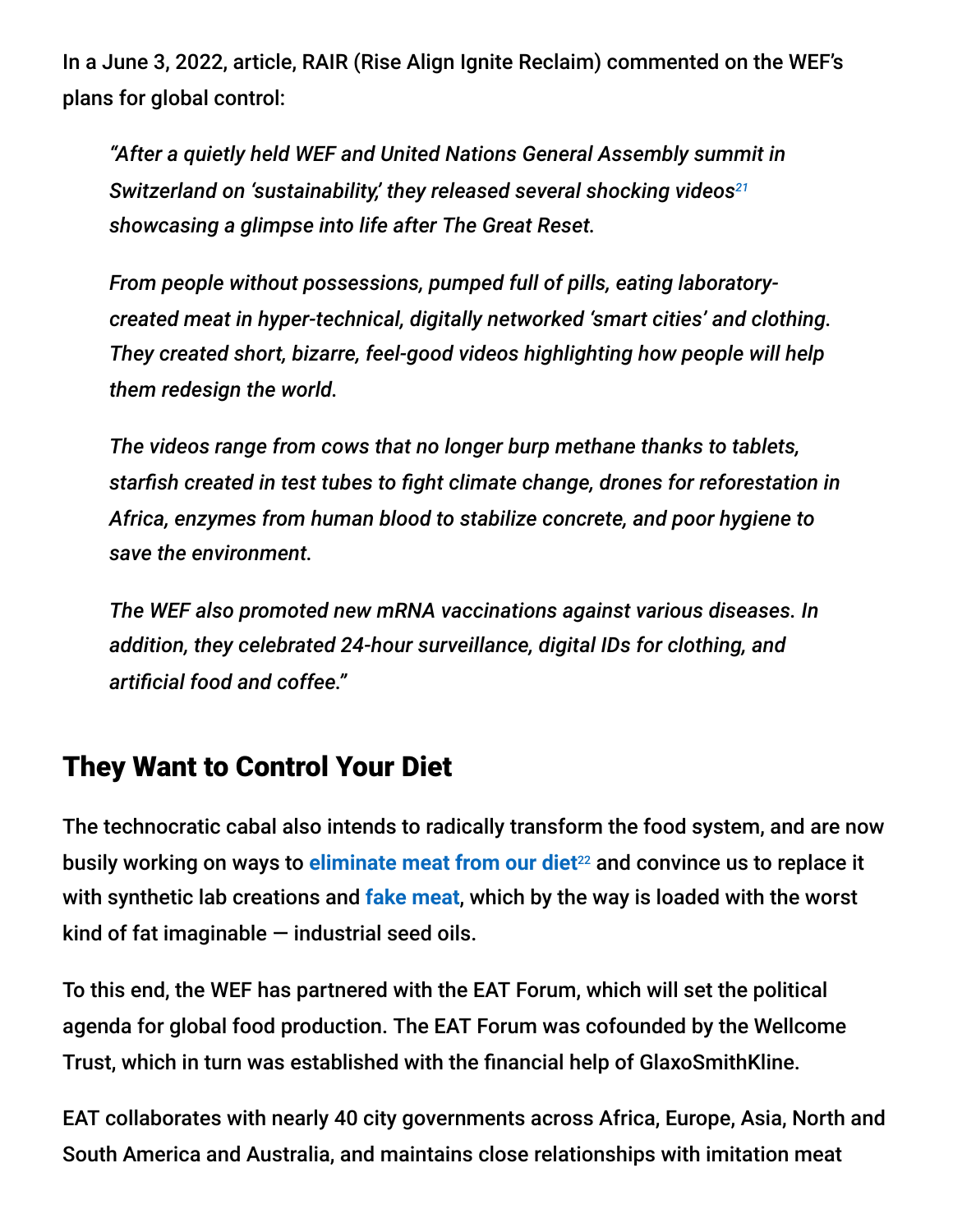companies such as Impossible Foods, which was cofunded by Google, Jeff Bezos and Bill Gates.<sup>23</sup> (Gates has also been gobbling up farmland, becoming one of the largest private land owners in the U.S. $24$ )

EAT has developed a "Planetary Health Diet" that is designed to be applied to the global population and entails cutting meat and dairy intake by up to 90%, replacing it largely with foods made in laboratories, along with cereals and oil. $^{25}$  Not surprisingly, Gates is on record urging Western nations to stop eating real meat altogether. 26

## Bugs — It's What's for Dinner

Forcing a transition to fake meats is bad enough, but it gets worse. Perhaps you've seen the odd article here and there over the past few years suggesting we should consider eating bugs and weeds and drink "reclaimed" sewage?<sup>27</sup> Well, those were part of the predictive programming to prime the pump, so to speak. Now we're entering the real indoctrination phase.

Four primary schools in Wales, U.K., recently conducted a real-world trial to see how children would take to eating mealworms, crickets, beetles and other insects, while simultaneously being indoctrinated to think they're becoming "ethical citizens" who are saving the planet by ditching meat. According to RAIR, which reported the novel lunch experiment:<sup>28</sup>

*"... the unelected self-anointed global elitists at the WEF have fought for years for westerners to eat bugs ... 'Would you give edible insects a try to help save the planet?' ...*

*Two years ago, the European Union (EU) classified insects as 'novel foods.' In other words: the preparations for insect food have been underway for a long time. As a result, edible insects are increasingly sold across the EU.*

*The UK Food Safety Authority (FSA) will provisionally allow trade in edible insects in supermarkets and retailers starting in June [2022], with full approval*